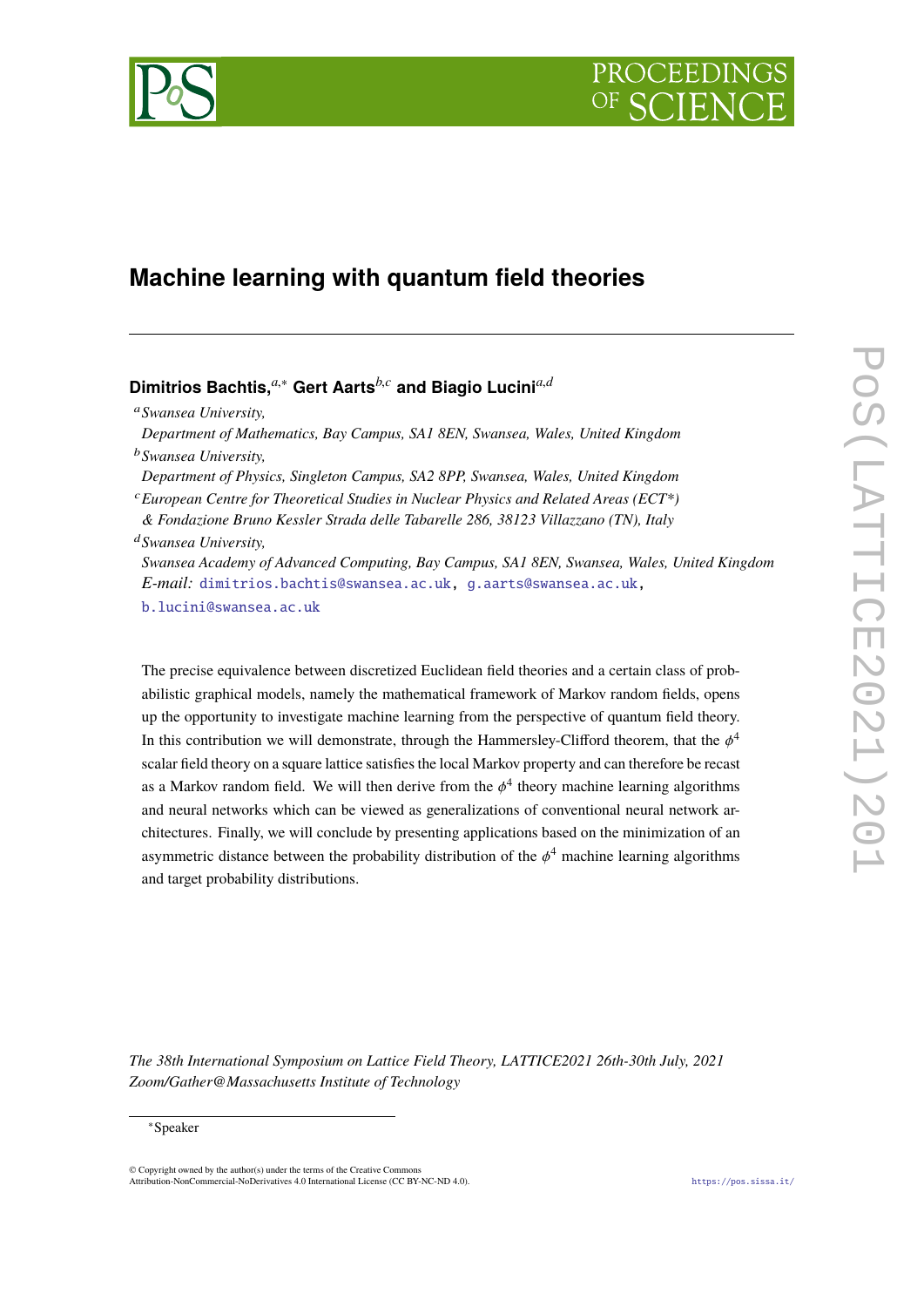#### **1. Introduction**

The transition to Euclidean space and the discretization of quantum field theories on a graph representation are two fundamental steps undertaken to formulate quantum fields within the framework of lattice field theory. Lattice field theory, which shares inherent connections with statistical physics and probability theory, provides a rigorous approach to define mathematically and to simulate numerically quantum field theories. It is through the probabilistic perspective that a connection between lattice field theories and a certain class of machine learning algorithms, namely the mathematical framework of Markov random fields, can be rigorously established [\[1\]](#page-8-0).

A Markov random field can be defined as a set of random variables on a graph structure that satisfy Markov properties. Markov properties are significant conditions of locality that emerge across different research fields. Within the constructive aspect of quantum field theory, Markov properties appear as required conditions to rigorously construct quantum fields in Minkowski space based on Markov fields in Euclidean space [\[2\]](#page-8-1). In machine learning [\[3\]](#page-8-2), algorithms that satisfy Markov properties have been used extensively in problems ranging from computer vision to computational biology, where the imposed condition of locality is exploited to uncover local structures in data.

In this contribution, we derive machine learning algorithms and neural networks from lattice field theories, opening up the opportunity to investigate machine learning directly within quantum field theory. Specifically, we demonstrate, through the Hammersley-Clifford theorem, that the  $\phi^4$ <br>coolar field theory on a square lattice seticies the local Markov menonty with respect to the create scalar field theory on a square lattice satisfies the local Markov property with respect to the graph structure, therefore recasting it as a Markov random field. We then derive neural network architectures from the  $\phi^4$  theory which can be viewed as generalizations of conventional architectures.<br>Finally, we recent applications neutinent to the minimization of an example is distance hatygen the Finally, we present applications pertinent to the minimization of an asymmetric distance between the probability distribution of the  $\phi^4$  machine learning algorithms and target probability distributions.

# **2.** The  $\phi^4$  theory as a Markov random field

<span id="page-1-0"></span>We consider a physical model which is represented by a finite set  $\Lambda$  whose points lie on the vertices of a finite graph  $G = (\Lambda, e)$ , where *e* is the set of edges in G. Two points *i*,  $j \in \Lambda$  are called neighbours if there exists an edge between *i* and *j*. A clique is a subset of  $\Lambda$  whose points are neighbours, and a clique is called maximal if no additional point can be included such that the resulting set is still a clique, see Fig. [1.](#page-1-0) We now associate to each point  $i \in \Lambda$  a random variable  $\phi_i$ .



**Figure 1:** A bipartite graph (a) and a square lattice (b). Examples of maximal cliques are  $\{\phi_1, h_1\}$  and  $\{\phi_3, \phi_4\}$ , respectively.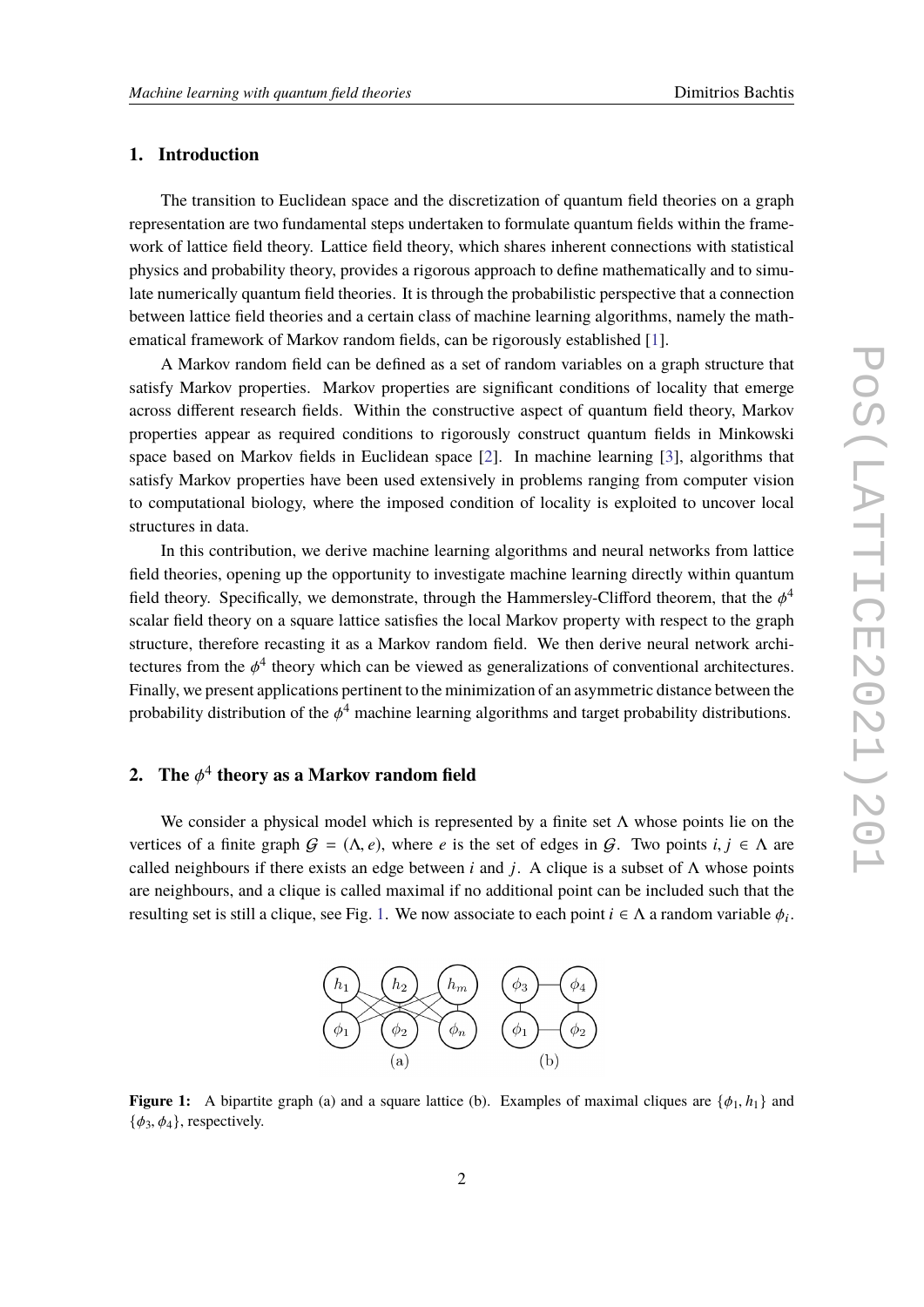Given a graph  $G = (\Lambda, e)$  the random variables define a Markov random field if the associated probability distribution  $p(\phi)$  satisfies the local Markov property with respect to the graph structure  $\mathcal{G}$ :

$$
p(\phi_i | (\phi_j)_{j \in \Lambda}) = p(\phi_i | (\phi_j)_{j \in \mathcal{N}_i}),
$$
\n(1)

where  $N_i$  is the set of neighbours of a given point *i*. We will prove the local Markov property for a set of random variables using the Hammersley-Clifford theorem.

**Theorem 1** (Hammersley-Clifford)**.** *A strictly positive distribution p satisfies the local Markov property of an undirected graph* G*, if and only if p can be represented as a product of strictly positive potential functions*  $\psi_c$  *over*  $G$ *, one per maximal clique*  $c \in C$ *, i.e.,* 

$$
p(\phi) = \frac{1}{Z} \prod_{c \in C} \psi_c(\phi),
$$
 (2)

where  $Z = \int_{\phi} \prod_{c \in C} \psi_c(\phi) d\phi$  is the partition function and  $\phi$  are all possible states of the system. φ

We now consider the two-dimensional  $\phi^4$  theory on a square lattice with the Euclidean action

$$
S_E = -\kappa_L \sum_{\langle ij \rangle} \phi_i \phi_j + \frac{(\mu_L^2 + 4\kappa_L)}{2} \sum_i \phi_i^2 + \frac{\lambda_L}{4} \sum_i \phi_i^4.
$$
 (3)

The dimensionless parameters  $\kappa_L$ ,  $\mu_L^2$ ,  $\lambda_L$  are now considered as inhomogeneous and are redefined as  $w = \kappa_L$ ,  $a = (\mu_L^2 + 4\kappa_L)/2$ ,  $b = \lambda_L/4$ , giving rise to the action

$$
S(\phi; \theta) = -\sum_{\langle ij \rangle} w_{ij} \phi_i \phi_j + \sum_i a_i \phi_i^2 + \sum_i b_i \phi_i^4,
$$
 (4)

where the set of coupling constants is  $\theta = \{w_{ij}, a_i, b_i\}$ , and the associated Boltzmann probability distribution is: distribution is:

$$
p(\phi; \theta) = \frac{\exp\left[-S(\phi; \theta)\right]}{\int_{\phi} \exp[-S(\phi, \theta)] d\phi}.
$$
 (5)

The  $\phi^4$  lattice field theory is, by definition, formulated on a graph  $G = (\Lambda, e)$ . A nonunique choice of a potential function  $\psi_c$  which factorizes the probability distribution in terms of maximal cliques  $c \in C$  is

$$
\psi_c = \exp\bigg[-w_{ij}\phi_i\phi_j + \frac{1}{4}(a_i\phi_i^2 + a_j\phi_j^2 + b_i\phi_i^4 + b_j\phi_j^4)\bigg],\tag{6}
$$

where *i*, *j* are nearest neighbours.

By demonstrating that the strictly positive distribution  $p(\phi; \theta)$  of the  $\phi^4$  scalar field theory on a square lattice can be represented as a product of strictly positive potential functions  $\psi_c$  over the maximal cliques of the graph  $G$ , we have verified that the  $\phi^4$  theory is a Markov random field.

# **3. Machine learning with** φ <sup>4</sup> **Markov random fields**

#### **3.1 Learning without predefined data**

Within the probabilistic perspective a wide class of machine learning applications can be expressed as the minimization of a distance metric between two probability distributions. Specifically, we are searching for the optimal values of the variational parameters  $\theta$ , which are the coupling constants of the  $\phi^4$  theory, that are able to minimize the considered distance metric.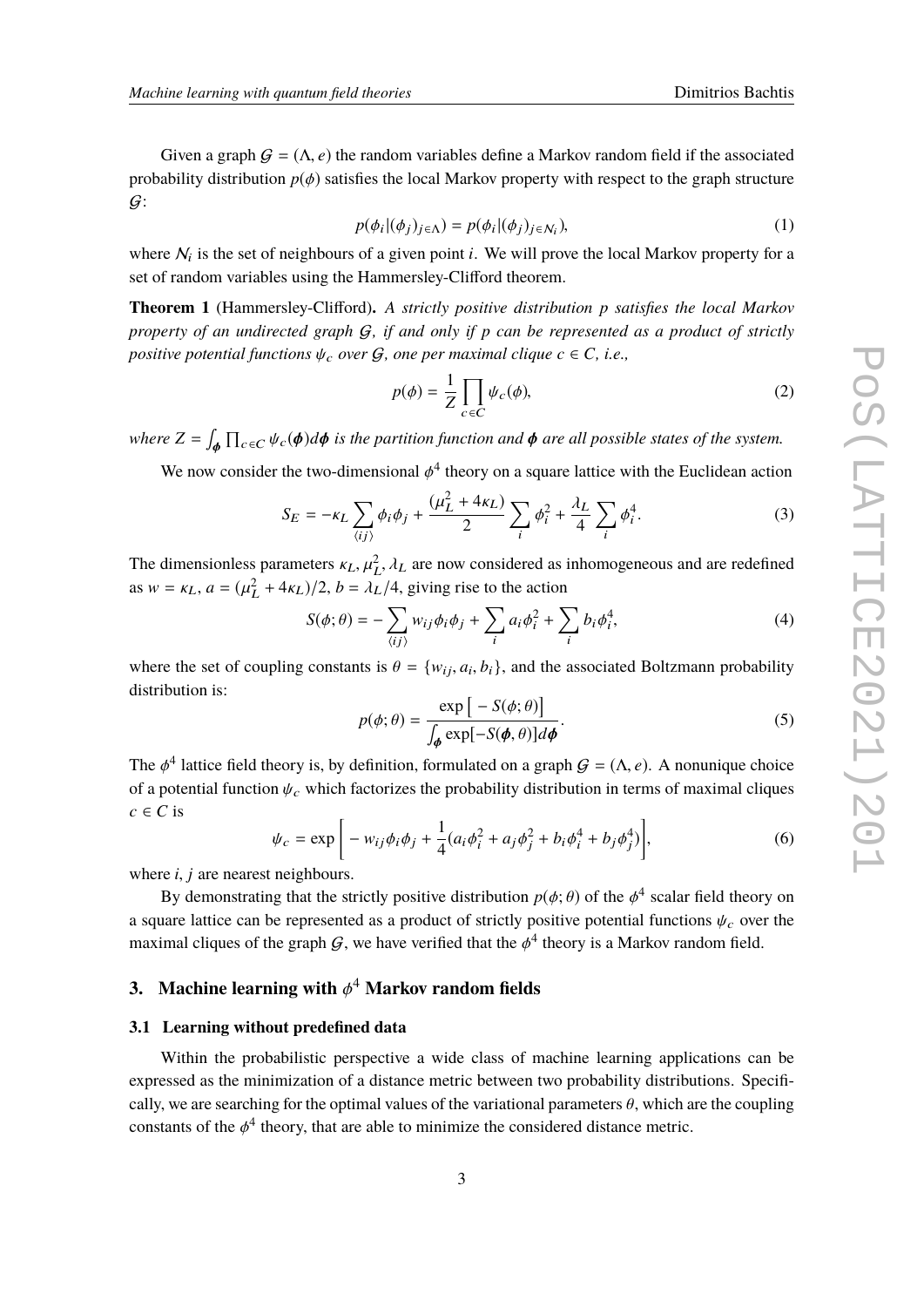As a metric we consider the Kullback-Leibler divergence, which can be viewed as an asymmetric distance between the probability distribution  $p(\phi; \theta)$  of the  $\phi^4$  machine learning algorithms and a terms the highlity distribution  $p(\phi; \theta)$ target probability distribution  $q(\phi)$ :

<span id="page-3-1"></span>
$$
KL(p||q) = \int_{-\infty}^{\infty} p(\phi; \theta) \ln \frac{p(\phi; \theta)}{q(\phi)} d\phi \ge 0.
$$
 (7)

The Kullback-Leibler divergence is a nonnegative quantity which becomes zero if and only if the two probability distributions  $p(\phi; \theta)$  and  $q(\phi)$  are equal. Our aim is to minimize this quantity through a variational approach, specifically a gradient-based algorithm. After a successful minimization, the two probability distributions will be equal and we can use the probability distribution  $p(\phi; \theta)$  to draw samples from the target distribution  $q(\phi)$ .

We consider a target Boltzmann probability distribution  $q(\phi) = \exp[-\mathcal{A}]/Z_{\mathcal{A}}$  which describes an arbitrary statistical system or an arbitrary lattice field theory. By substituting the probability distributions  $p(\phi)$  and  $q(\phi)$  in the Kullback-Leibler divergence we obtain:

<span id="page-3-0"></span>
$$
F_{\mathcal{A}} \le \langle \mathcal{A} - S \rangle_{p(\phi; \theta)} + F \equiv \mathcal{F},\tag{8}
$$

where F is the variational free energy and  $\langle O \rangle_{p(\phi;\theta)}$  denotes the expectation value of an observable *O* under the probability distribution  $p(\phi; \theta)$ . There are two important observations for Eq. [8:](#page-3-0) first, it sets a rigorous upper bound to the calculation of the free energy  $F_A$  of the target system with action  $A$  and, second, the minimization of this quantity is entirely dependent on calculations conducted under the probability distribution  $p(\phi; \theta)$  of the  $\phi^4$  theory. The implication of these observations is that the system with tenset estion  $\mathcal{I}$  son he energy moted and subsequently sempled wing is that the system with target action  $\mathcal A$  can be approximated and, subsequently, sampled using exclusively configurations drawn from the probability distribution  $p(\phi; \theta)$  of the  $\phi^4$  theory.<br>To minimize the variational free energy  $\mathcal{F}$  we implement a credient based energoes

To minimize the variational free energy  $\mathcal F$  we implement a gradient-based approach

$$
\frac{\partial \mathcal{F}}{\partial \theta_i} = \langle \mathcal{A} \rangle \left\langle \frac{\partial S}{\partial \theta_i} \right\rangle - \left\langle \mathcal{A} \frac{\partial S}{\partial \theta_i} \right\rangle + \left\langle S \frac{\partial S}{\partial \theta_i} \right\rangle - \langle S \rangle \left\langle \frac{\partial S}{\partial \theta_i} \right\rangle,\tag{9}
$$

and the variational parameters  $\theta$  are then updated at each epoch *t* based on the relation:

<span id="page-3-2"></span>
$$
\theta^{(t+1)} = \theta^{(t)} - \eta * \mathcal{L},\tag{10}
$$

where  $\eta$  is the learning rate and  $\mathcal{L} = \partial \mathcal{F} / \partial \theta^{(t)}$ .<br>We now consider as a term is the lead of the set of the set of the set of the set of the set of the set of the set of the set of the set of the set of the se

We now consider as a target system a  $\phi^4$  lattice action  $\mathcal A$  defined as

$$
\mathcal{A} = \sum_{k=1}^{5} g_k \mathcal{A}^{(k)} = g_1 \sum_{\langle ij \rangle_{nn}} \phi_i \phi_j + g_2 \sum_i \phi_i^2 + g_3 \sum_i \phi_i^4 + g_4 \sum_{\langle ij \rangle_{nnn}} \phi_i \phi_j + ig_5 \sum_i \phi_i^2, \qquad (11)
$$

where *nn* and *nnn* denote nearest-neighbor and next-nearest neighbor interactions, the  $g_4\mathcal{A}^{(4)}$  term is a longer-range interaction, and the action is complex due to the  $g_5\mathcal{A}^{(5)}$  term. The coupling constants can have arbitrary values but for this example we consider  $g_1 = g_4 = -1$ ,  $g_2 = 1.52425$ ,  $g_3 = 0.175$  and  $g_5 = 0.15$ , see Ref. [\[1\]](#page-8-0).

A first proof-of-principle demonstration is to train a  $\phi^4$  Markov random field with lattice size  $L = 4$  in each dimension and randomly initialized coupling constants in the action *S* to approximate the lattice action  $\mathcal{A}_{\{3\}}$ . After training the  $\phi^4$  Markov random field for  $10^5$  epochs, the coupling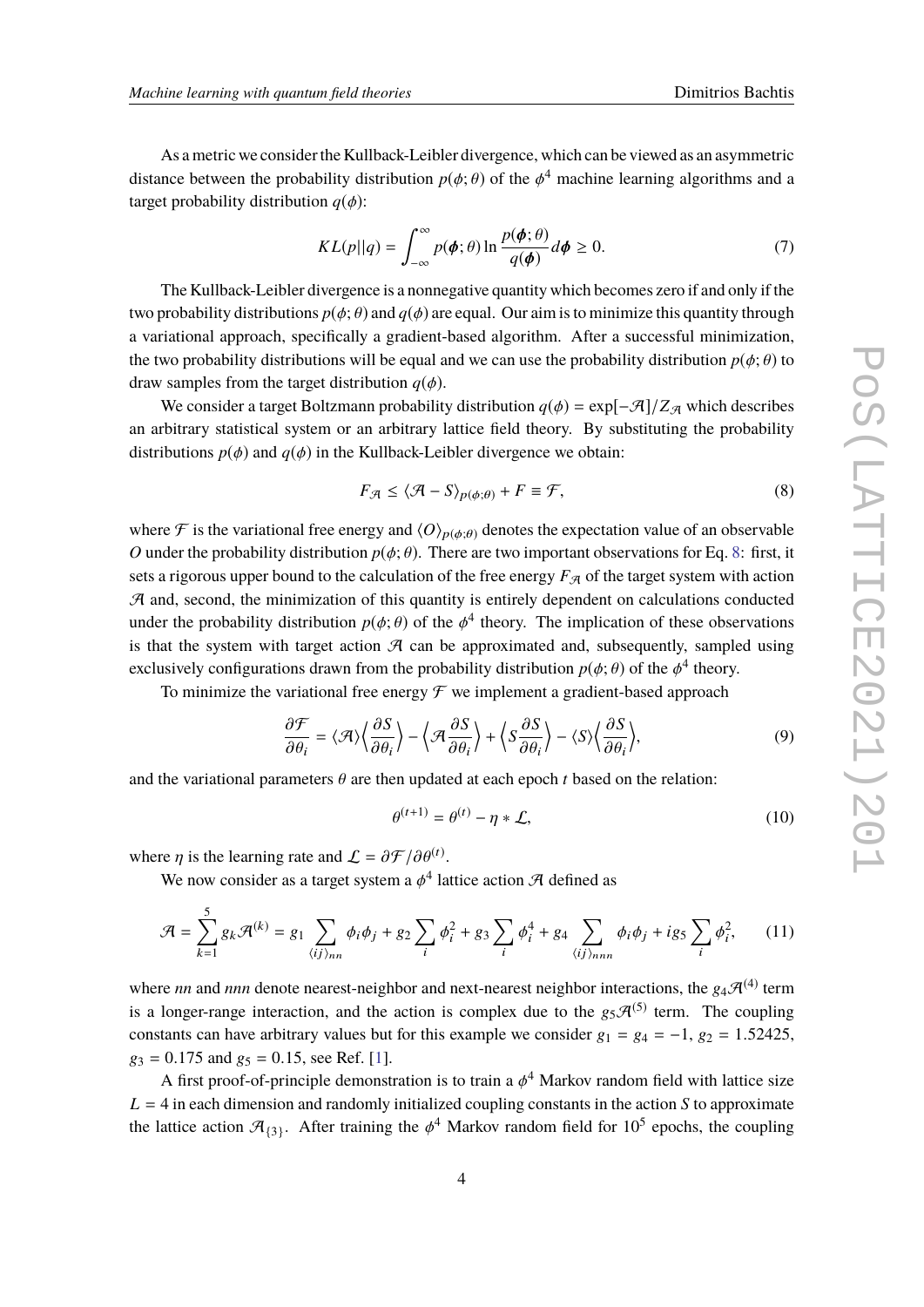<span id="page-4-0"></span>

**Figure 2:** Estimated Kullback-Leibler divergence versus epoch *t* on logarithmic scale. The probability distributions of actions  $\mathcal{A}_{3}$  and *S* are compared with the one of  $\mathcal{A}_{4}$ . Only the action *S* is updated at each epoch based on a finite sample of fixed size. For action  $\mathcal{A}_{\{3\}}$  results are depicted based on a finite sample of equal size to allow for a direct comparison of the two quantities at each epoch *t*.

constants have converged to the anticipated values  $g_1, g_2$  and  $g_3$  with precision of order or magnitude 10−<sup>8</sup> (see Ref. [\[1\]](#page-8-0)) and the two systems have therefore become identical.

To compare the representational capacity between the  $\phi^4$  Markov random field with inhomo-<br>sure action S versus a standard  $t^4$  action  $\mathcal{F}_1$  we see actionate the Kullback Leibler diversence geneous action *S* versus a standard  $\phi^4$  action  $\mathcal{A}_{\{3\}}$  we can estimate the Kullback-Leibler divergence during the training process. Specifically, we estimate the asymmetric distances of the probability distributions with actions S and  $\mathcal{A}_{3}$  against the probability distribution of the action  $\mathcal{A}_{4}$ , which includes longer-range interactions. The results are depicted in Fig. [2,](#page-4-0) where the inhomogeneous action *S* approximates the target system exceedingly better than the standard action, indicating that it has increased representational capacity.

We will now investigate how accurately a  $\phi^4$  Markov random field has approximated a target whility distribution of estion  $\mathcal{A}$ , which includes lenger range interactions. Evaliative we will probability distribution of action  $\mathcal{A}_{\{4\}}$  which includes longer-range interactions. Explicitly, we will investigate if reweighting can be implemented based on the approximating action *S* to extrapolate in the parameter space of the full action  $\mathcal{A}$ . We consider the following reweighting procedure:

$$
\langle O \rangle = \frac{\sum_{l=1}^{N} O_l \exp[S_l - g'_j \mathcal{A}_l^{(j)} - \sum_{k=1, k \neq j}^{5} g_k \mathcal{A}_l^{(k)}]}{\sum_{l=1}^{N} \exp[S_l - g'_j \mathcal{A}_l^{(j)} - \sum_{k=1, k \neq j}^{5} g_k \mathcal{A}_l^{(k)}]}.
$$
(12)

This form of reweighting acts as a correction step between the probability distributions of the actions *S* and  $\mathcal{A}_{\{4\}}$  and simultaneously extrapolates along the trajectory of the coupling constant  $g_i'$  $j'$  and the

<span id="page-4-1"></span>

**Figure 3:** Real part of the complex lattice action  $\mathcal{A}$  (left) and real part of the magnetization  $m$  (right) versus coupling constant g4. The statistical errors are comparable with the width of the line.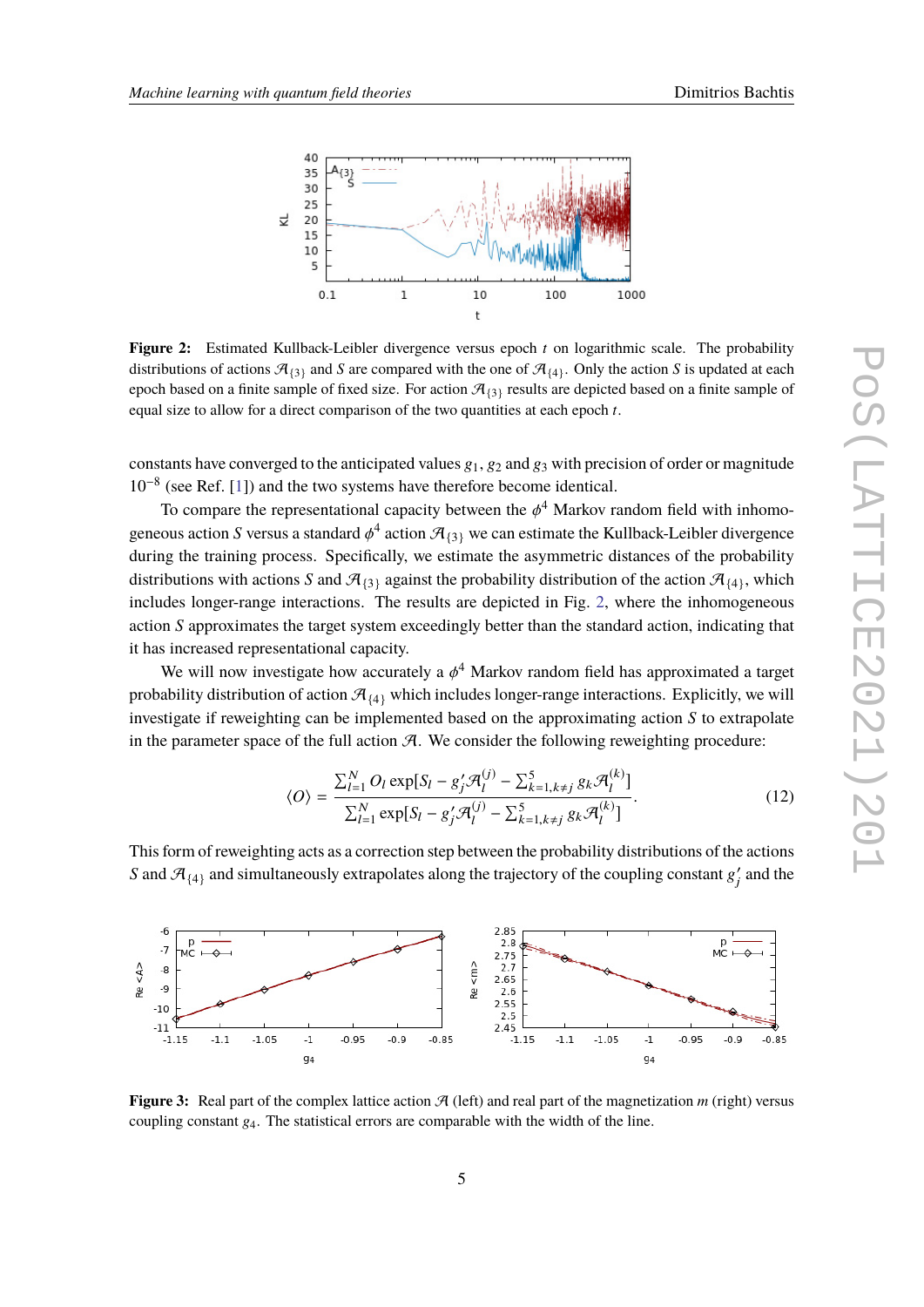<span id="page-5-0"></span>

**Figure 4:** Real part of the weight function  $W(S)$  versus lattice action *S* (left). Real part of the weight function  $W(\mathcal{A}_{\{3\}})$  versus lattice action  $\mathcal{A}_{\{3\}}$  (right). The results are for considered coupling constants  $g'_4$ .

complex term  $g_5\mathcal{A}^{(5)}$ . Details can be found in Refs. [\[1,](#page-8-0) [4–](#page-8-3)[6\]](#page-8-4).

We consider  $j = 4$  and extrapolate the observables of the action  $\mathcal{A}$  and the magnetization *m* for values of the coupling constant  $g'_{4}$  $\frac{1}{4}$  ∈ [-1.15, -0.85]. The results are depicted in Fig. [3](#page-4-1) where it is evident that they agree within statistical errors with independent calculations on Monte Carlo datasets supplemented with reweighting to the complex action. The results certify that reweighting to the parameter space of the full action  $\mathcal A$  is possible based on the approximating action  $S$ .

The remaining question is how to strictly define the permitted reweighting range during an extrapolation in parameter space based on an approximating action *S*. This can be achieved through the construction of weight functions

$$
\mathcal{W}(S) = \frac{\sum_{\mathcal{R}[\mathcal{A}'],\mathfrak{I}[\mathcal{A}']} h(S, \mathcal{R}[\mathcal{A}'], \mathfrak{I}[\mathcal{A}']) \exp[S - \mathcal{R}[\mathcal{A}'] - i\mathfrak{I}[\mathcal{A}']]}{\sum_{S, \mathcal{R}[\mathcal{A}'],\mathfrak{I}[\mathcal{A}']} h(S, \mathcal{R}[\mathcal{A}'], \mathfrak{I}[\mathcal{A}']) \exp[S - \mathcal{R}[\mathcal{A}'] - i\mathfrak{I}[\mathcal{A}']]}.
$$
(13)

where  $\mathcal{A}' = g'_j \mathcal{A}^{(j)} + \sum_{k=1, k \neq j}^5 g_k \mathcal{A}^{(k)}$ . The quantity  $h(S, \mathcal{R}[\mathcal{A}'], \mathcal{I}[\mathcal{A}'])$  is a multi-dimensional histogram of the inhomographic section S as well as each action term histogram of the inhomogeneous action *S* as well as each action term.

The calculations of the weight functions  $W(S)$  are depicted in Fig. [4](#page-5-0) (left). We observe that weight functions which are constructed for coupling constants adjacent to  $g_4 = -1$  overlap. In addition, inconsistencies can be observed for  $g_4$  $\mu_4' = -0.8$ , indicating that reweighting extrapolations beyond the range of this specific value are inacurrate. We remark that histogram reweighting from the action  $\mathcal{A}_3$  to the full action is impossible due to an insufficient overlap of statistical ensembles. The result is depicted in Fig. [4](#page-5-0) (right). Inconsistencies in reweighting begin to emerge for the value  $g'_{4}$  $\frac{1}{4} = -0.2$ , therefore verifying that the parameter space which corresponds to the coupling constant  $\frac{1}{4} = -1.0$  in the action  $\pi$  connect be reached from the parameter ances of the action  $\pi$  $g'_{4}$  $\gamma_4' = -1.0$  in the action  $\mathcal A$  cannot be reached from the parameter space of the action  $\mathcal A_3$ .

#### **3.2 Learning with predefined data**

In the previous examples, established based on the minimization of the Kullback-Leibler divergence of Eq. [7,](#page-3-1) we considered that the probability distribution  $q(\phi)$  and the corresponding action  $\mathcal A$  were known. However, there exist cases where one might have already obtained a dataset, for instance through a Monte Carlo simulation, as experimental data or based on a set of images. These datasets then encode an empirical probability distribution  $q(\phi)$  whose form is unknown. One can then ask if we can learn the appropriate coupling constants in the action *S* of the  $\phi^4$  theory that are able to approximate this target probability distribution  $q(\phi)$  which is explicitly encoded in the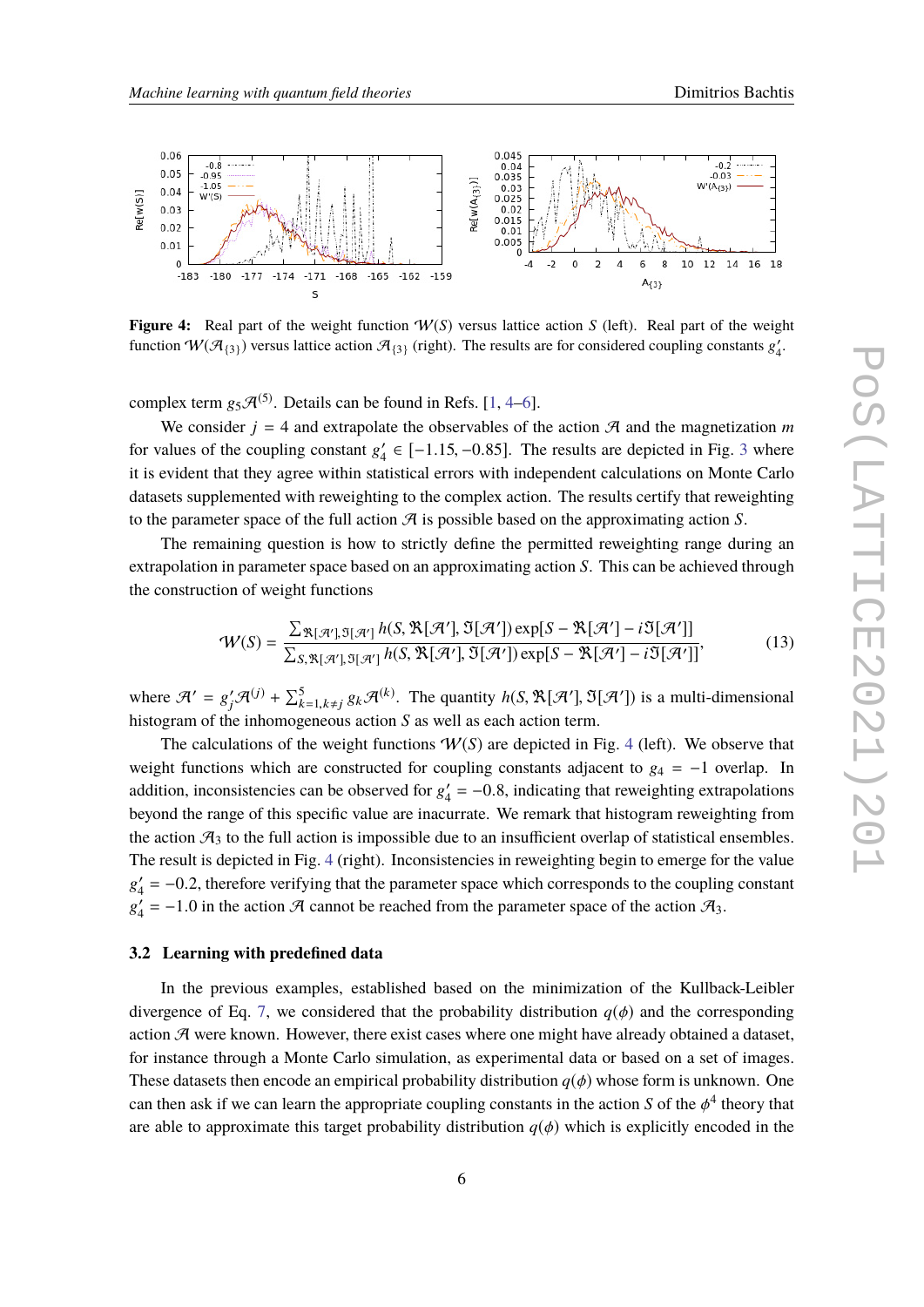<span id="page-6-0"></span>

**Figure 5:** Probability density function versus lattice value  $\phi_i$  for a Euclidean action *S* that is  $Z_2$  invariant and *S*<sup>b</sup> which includes a local symmetry-breaking term (left). Original image and equilibration of the Markov random field after 1, 10 and 50 steps (right).

available dataset. The problem can be solved using an alternative expression of the Kullback-Leibler divergence:

$$
KL(q||p) = \int_{-\infty}^{\infty} q(\phi) \ln \frac{q(\phi)}{p(\phi; \theta)} d\phi \ge 0.
$$
 (14)

By substituting and taking the derivative in terms of the variational parameters  $\theta$  we obtain:

$$
\frac{\partial \ln p(\phi; \theta)}{\partial \theta} = \left\langle \frac{\partial S}{\partial \theta} \right\rangle_{p(\phi; \theta)} - \frac{\partial S}{\partial \theta},\tag{15}
$$

and the update rule of the parameters  $\theta$  at each epoch *t* is given according to Eq. [10,](#page-3-2) where  $\mathcal{L} = -\partial \ln p(\phi; \theta^{(t)}) / \partial \theta^{(t)}.$ <br>We assume that the

We reiterate that the method is applicable to an arbitrary probability distribution  $q(\phi)$ . For instance, one can consider as  $q(\phi)$  the empirical distribution encoded in a dataset sampled from a Gaussian distribution with  $\mu = -0.5$  and  $\sigma = 0.05$ . We anticipate, due to the  $Z_2$  invariance in the lattice action, that the symmetric probability distribution is equiprobable in being reproduced. To explicitly reproduce the desired distribution a term of the form  $\sum_i r_i \phi_i$  can be included in the exitency this term healts the symmetry of the system evolution. The genuits are depicted in Fig. 5. action: this term breaks the symmetry of the system explicitly. The results are depicted in Fig. [5](#page-6-0) (left) where we observe the anticipated behaviour.

We additionally demonstrate the applicability of the method in an image from the CIFAR-10 dataset. Specifically, we search for the optimal values of the coupling constants in the  $\phi^4$  action<br>that are able to gaugeduce the image as a configuration in the coulibrium distribution. The gaughts that are able to reproduce the image as a configuration in the equilibrium distribution. The results are verified in Fig. [5](#page-6-0) (right). We remark the method can be potentially extended to applications pertinent to the renormalization group [\[7\]](#page-8-5), where it can be used to calculate the appropriate coupling constants which describe renormalized systems.

### **3.3 Machine learning with** φ <sup>4</sup> **neural networks**

To derive a neural network architecture from the  $\phi^4$  theory we will introduce within the graph<br>ture a new set of veriables  $h$ , which are salled hidden. In addition, we will consider that the structure a new set of variables  $h_j$  which are called hidden. In addition, we will consider that the topology of the graph structure is that of a bipartite graph, and that the interactions are exclusively between the visible  $\phi$  and the hidden *h* variables. The lattice action which describes this system is

<span id="page-6-1"></span>
$$
S(\phi, h; \theta) = -\sum_{i,j} w_{ij} \phi_i h_j + \sum_i r_i \phi_i + \sum_i a_i \phi_i^2 + \sum_i b_i \phi_i^4 + \sum_j s_j h_j + \sum_j m_j h_j^2 + \sum_j n_j h_j^4. \tag{16}
$$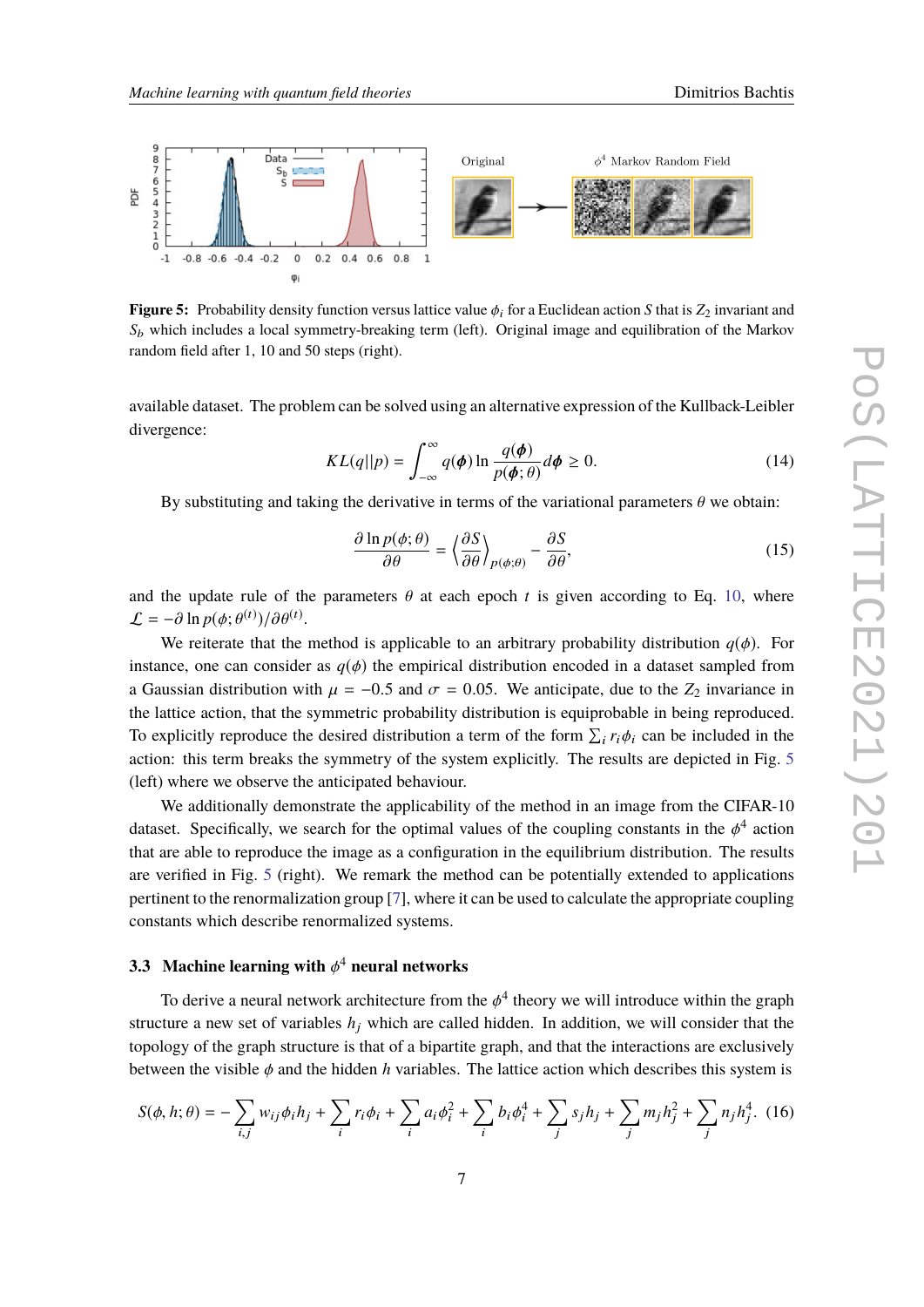<span id="page-7-0"></span>

**Figure 6:** Example features learned in the hidden layer of the  $\phi^4$  neural network.

By setting certain coupling constants to zero or by considering that the visible or the hidden variables are binary one can arrive at different neural network architectures. These architectures have been extensively studied in computer science, for instance, see Ref. [\[3\]](#page-8-2) and references therein. Specifically, if  $b_i = n_j = 0$  one obtains a Gaussian-Gaussian restricted Boltzmann machine and if  $b_i = n_i = m_i = 0$  and  $h_i \in \{-1, 1\}$  then the architecture is a Gaussian-Bernoulli restricted Boltzmann machine. We emphasize that the  $\phi^4$  theory reduces to an Ising model under the limit  $\kappa_L$ positive and fixed,  $\lambda_L \to \infty$  and  $\mu_L^2 \to -\infty$ . This equivalence could potentially shed novel insights into this also of moshing lagrating algorithms which were initially inspired by Jeina models. into this class of machine learning algorithms which were initially inspired by Ising models.

To demonstrate that the  $\phi^4$  neural network of Eq. [16](#page-6-1) is capable of extracting meaningful features during the learning of a probability distribution with predefined data, we train it on the first forty examples of the Olivetti faces dataset. A representative example of the learned features, i.e. the coupling constants  $w_{ij}$  for a fixed *j*, are depicted in Fig. [6.](#page-7-0) We observe that the neural network has learned features which correspond to abstract face shapes.

#### **4. Conclusions**

In this contribution we derived machine learning algorithms and neural networks from lattice field theories, opening up the opportunity to investigate machine learning directly within quantum field theory [\[1\]](#page-8-0). Through the Hammersley-Clifford theorem, we established a precise equivalence between the  $\phi^4$  theory on a square lattice and the mathematical framework of Markov random fields.<br>We additionally derived naural naturalis from the 44 theory which can be viewed as concreligations. We additionally derived neural networks from the  $\phi^4$  theory which can be viewed as generalizations of a notable alone of maghine logaring algorithms, namely that of restricted Boltzmann maghines of a notable class of machine learning algorithms, namely that of restricted Boltzmann machines. Finally, applications pertinent to physics and to computer science were presented.

Numerous research directions can be envisaged. These include the derivation of machine learning algorithms from lattice gauge theories, the investigation of the inhomogeneity in the coupling constants of these systems and the exploration for the emergence of novel phase transitions within quantum field-theoretic machine learning. Finally, through the construction of quantum fields in Minkowski space from Markov fields in Euclidean space, quantum field-theoretic machine learning can be additionally explored based on a mathematical perspective, one that was firstly established within constructive quantum field theory and probability theory.

In summary, the derivation of quantum field-theoretic machine learning algorithms opens up a new research avenue, that of developing a mathematical and computational framework of machine learning within quantum field theory. As a result, the work paves the way for nonperturbative investigations of the dynamics which describe neural networks and machine learning algorithms,